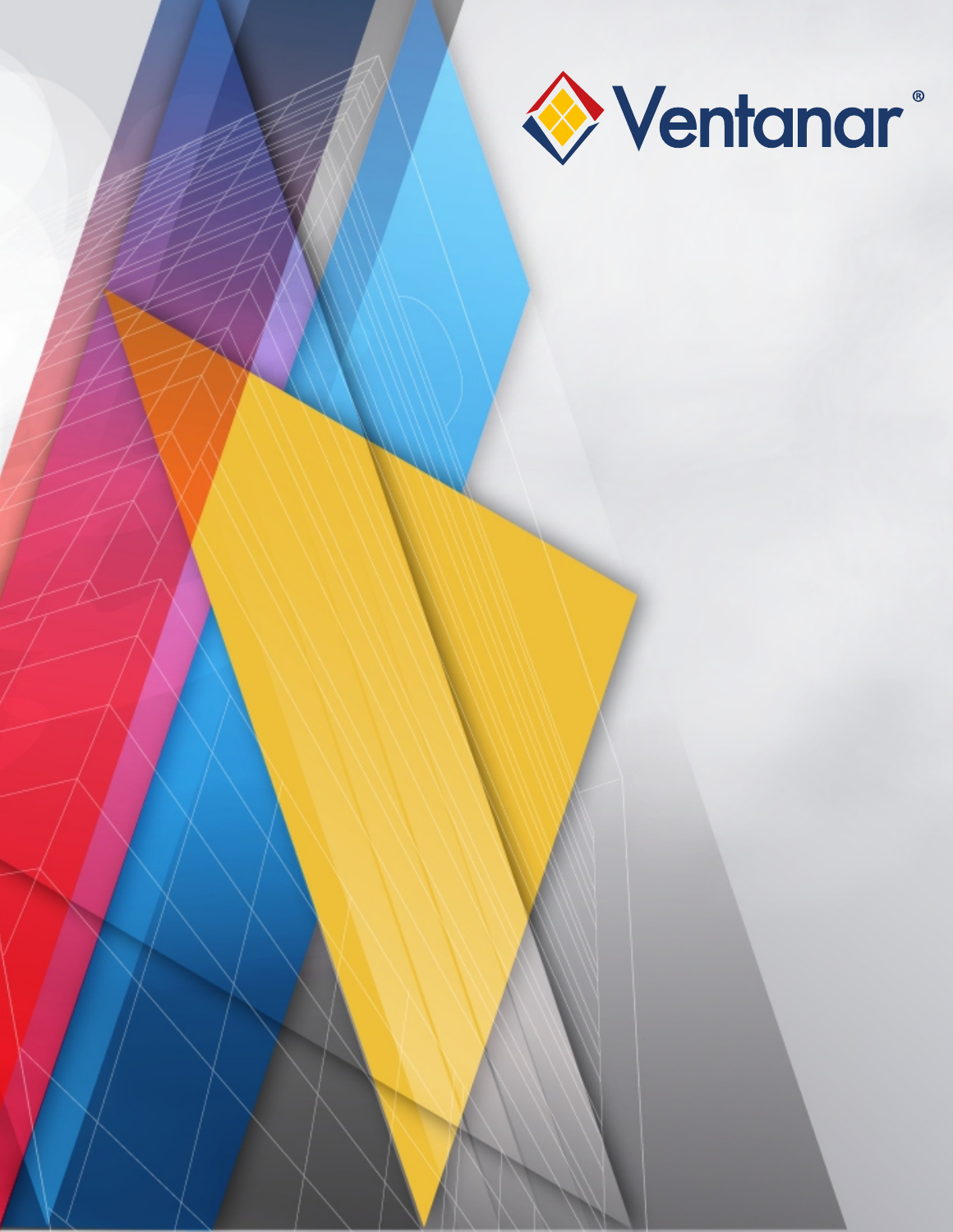

VENTANAR is a Colombian company with global projection. Serving the aluminum curtain wall and window market since its origins in 1.980 to present, it has established itself as one of the leading companies for the engineering and manufacturing of architectural facades, participating in major projects nationwide.

Ventanar offers from conceptual design to the development of detailed engineering, manufacturing and assembly of mainly glazed facades and other complementary products for the building envelope as ceramic, aluminum composite panel and phenolic panel, succeeding in giving architects the freedom to design projects without limits, similar to those seen in big cities around the world, while achieving the bioclimatic, acoustic and aesthetic requirements that the project design team may need. Furthermore, VENTANAR offers a technical proposal for a system and product that comply with the requirements and norms, while maintaining or improving the performance of the requested product, thus offering value engineering.

From its production plant located in Giron Santander, VENTANAR is strategically located reaching national coverage and competitive times and post sales service, added to the quality of a 100% colombian product.

VENTANAR includes in its portolio 100% factory assembled UNITIZED facade systems, allowing better finishes and extra-fast supply, with a productive capacity of up to 300m²/day. These modular prefabricated systems correspond to the fifth generation of facades developed worldwide.

VENTANAR has developed its exclusive windows and doors line for housing and hospitality markets, with high performance sealing and tightness for water and air respectively, achieving the perfect balance between performance and aestethic quality in their products, offering as well special sound attenuation products for hotels, rated up to STC51.

Due to the high production demand, VENTANAR initiated its internal expansion prcocess, with the construction of two new production warehouses for the manufacturing of curtain walls, as well as coating and logistics management of its aluminum extrusions, including an automatic powder coating line that uses non-polluting and latest technolgy machinery in order to process its curtain walls, increasing its installed capacity significantly and allowing the company to set up as a major brand in the sector worldwide.

Andrés Novoa Pineda Presidente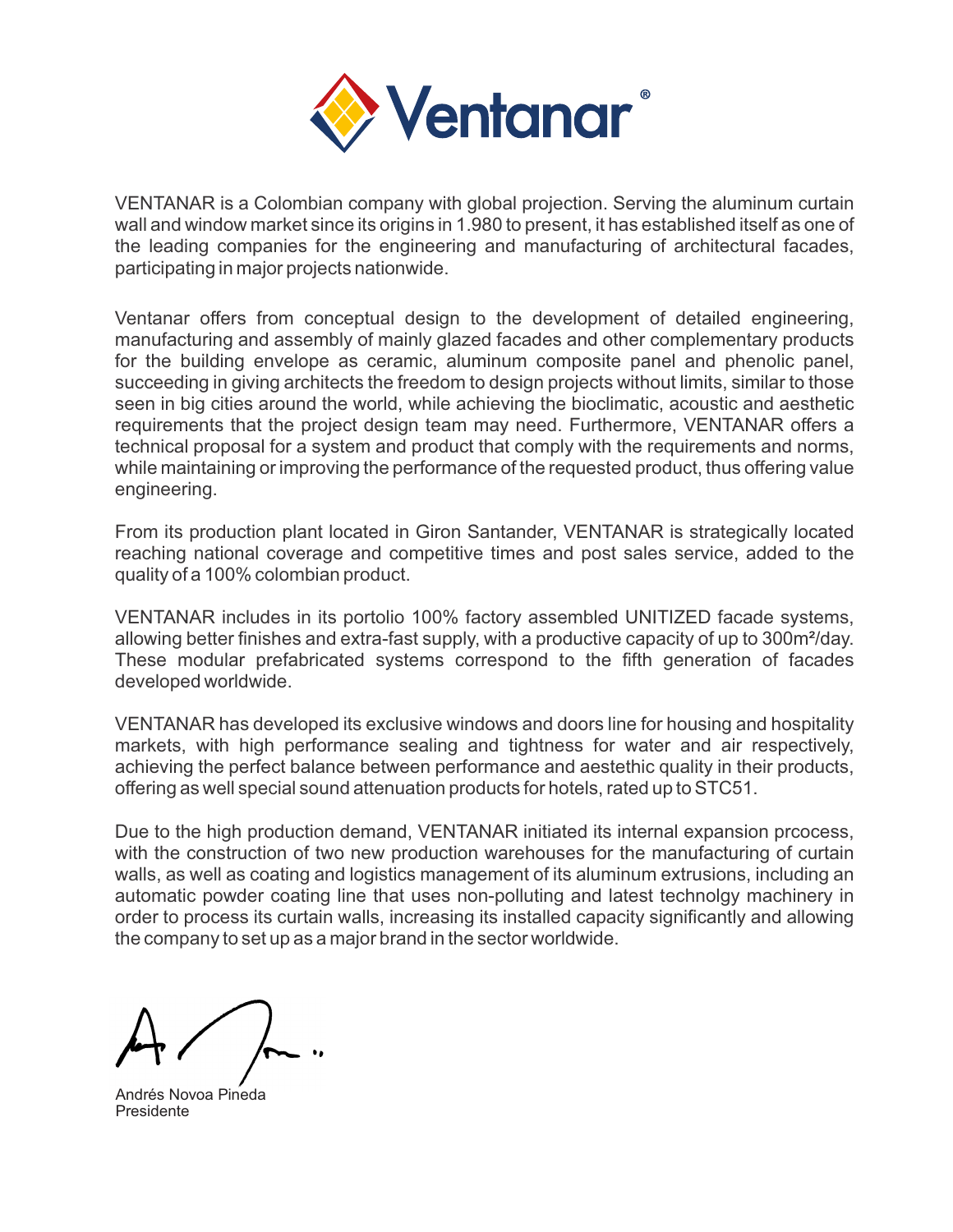## PRODUCT LINES

## **CORPORATE** LINE

Svelte 50 curtain wall (stick system) Modular prefabricated curtain walls (Unitized system) Ventilated (alucobond, porcelain, phenolic panel) Structural glass curtain walls (fin glass) Automatic doors (DITEC) Fixed and operable sun shades Structural balustrades Bullet proof windows





## RESIDENTIAL LINE

High end European systems for windows and doors Shower glass enclosures Economic window systems PVC window systems Handrails and balcony glass enclosures Manual and motorized retractable insect screens.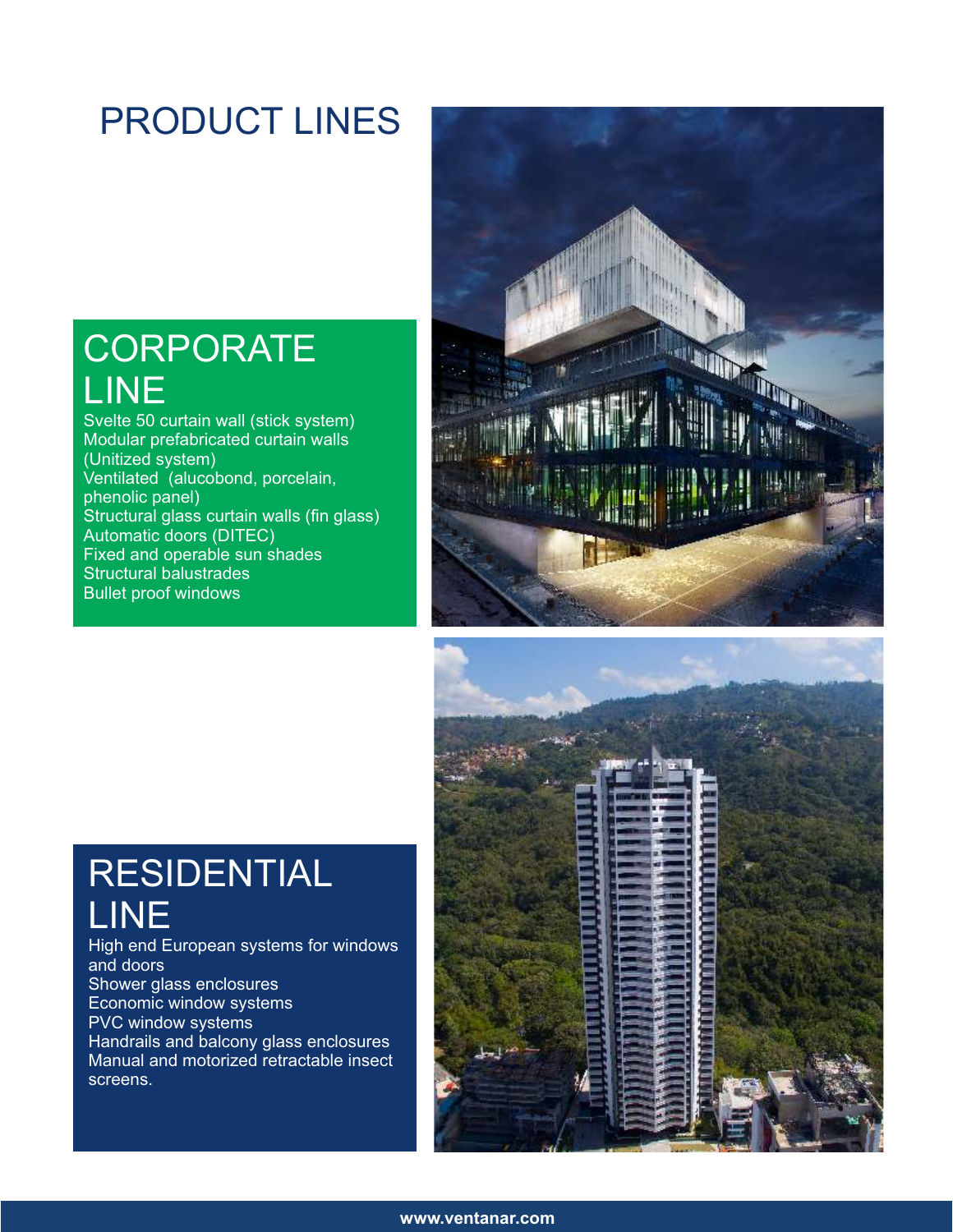

Italian design sliding system, special for lightweight windows and doors. Each sash includes 25 mm x 52 mm aluminum profiles. The frame is characterized by rounded edges, isobaric chamber and 45 mm x 37 mm profiles cut at 45°, providing an aesthetic finish, and efficient protection against wind and water.